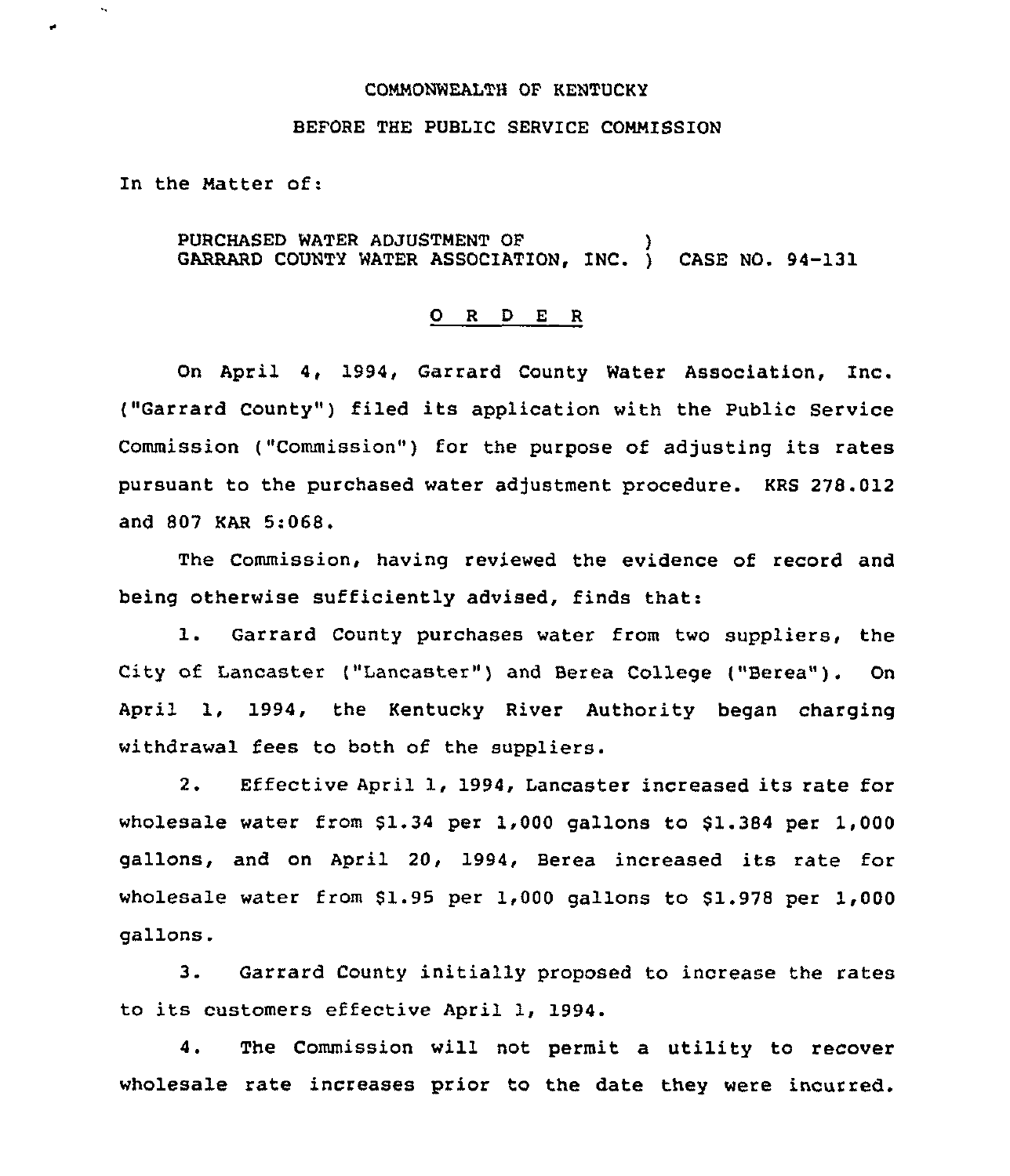After the utility was informed of this prohibition, it requested the increase in rates to its customers be effective Nay 6, 1994.

 $\bullet$ 

 $\bullet$ 

5. During the 12 months ending February 1994, Garrard County purchased 183,353,900 gallons of water from Lancaster and 9,139,100 from Berea. During that same period of time Garrard County sold 153,834,600 gallons.

6. Garrard County's calculations are correct and show an increase in purchased water cost of 88,323.46, resulting in a purchased water adjustment of <sup>5</sup> cents per 1,000 gallons. Based on an average monthly usage of 5,000 gallons, monthly bills to Garrard County's customers will increase from 824.55 to 824.80, an increase of 1.0 percent.

7. The purchased water adjustment of <sup>5</sup> cents per 1,000 gallons and the rates in Appendix A are fair, just, and reasonable and should be approved.

8. The tariff proposed by Garrard County should be denied. IT IS THEREFORE ORDERED that:

1. The purchased water adjustment of <sup>5</sup> cents per 1,000 gallons and the rates in Appendix A, attached hereto and incorporated herein, are approved for services rendered on and after Nay 6, 1994.

2. Within 30 days of the date of this Order, Garrard County shall file its revised rates approved herein.

3. Within 30 days of the date of this Order, Garrard County shall file verification that the notice to its customers has been given.

 $-2-$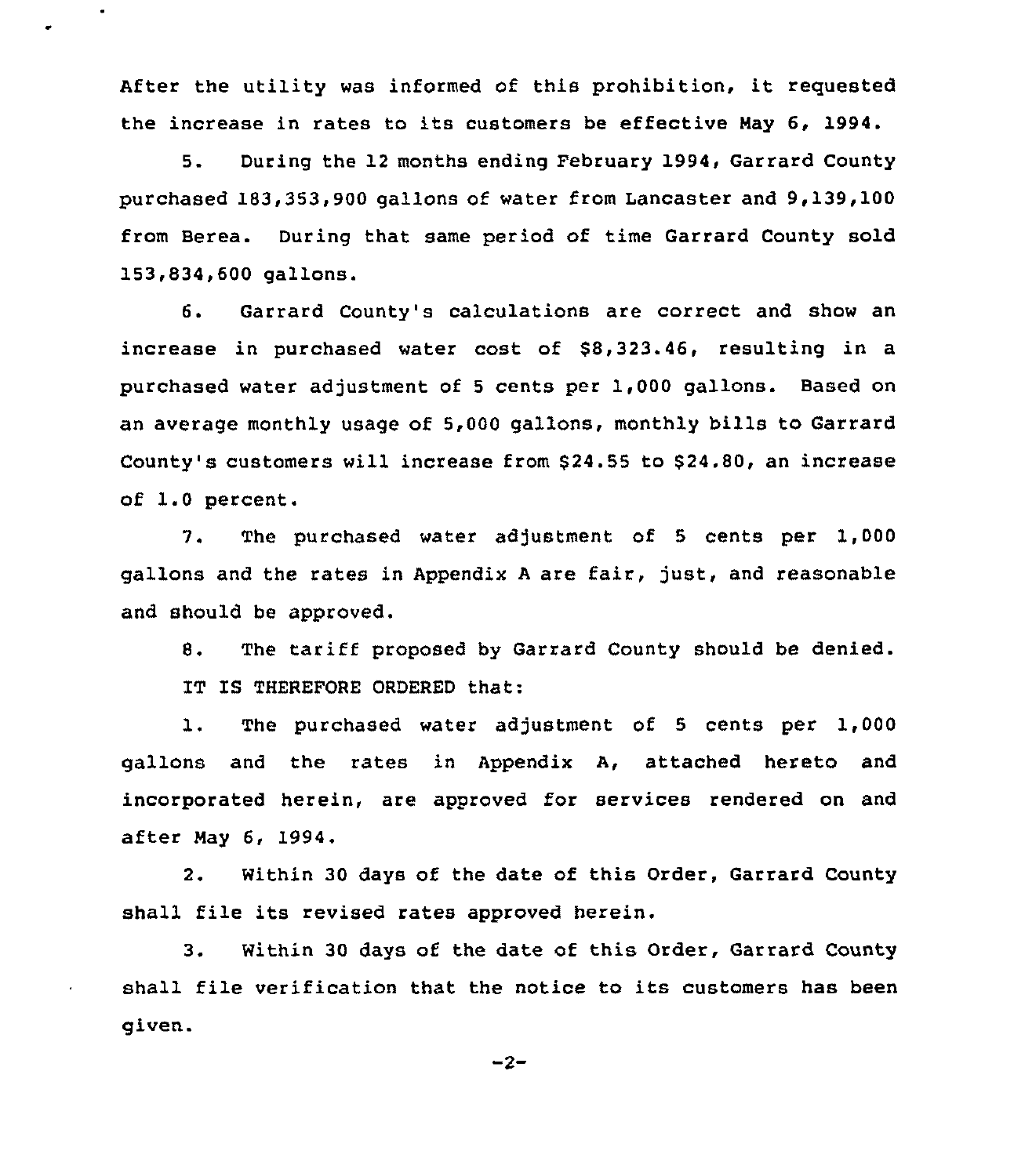Done at Frankfort, Kentucky, this 6th day of May, l994.

PUBLIC SERVICE COMMISSION

ehairman

Vice Chai

Beathtt Commissioner

ATTEST:

ATTEST: Executive Director